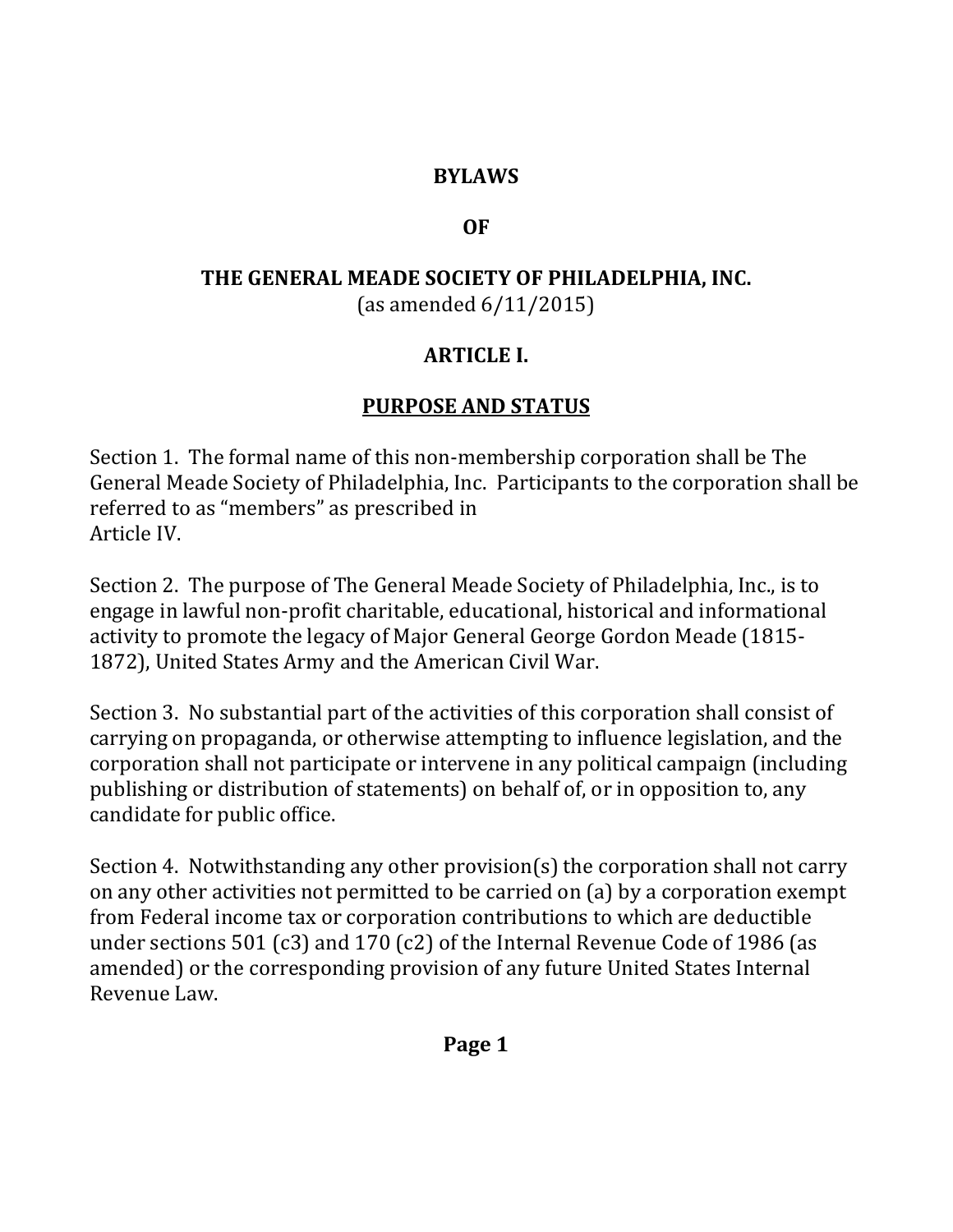# **ARTICLE II.**

# **BOARD OF DIRECTORS**

Section 1. *General Powers.* The business and affairs of the corporation shall be managed by its Board of Directors.

Section 2. *Number, Term and Qualifications.* The number of Board Members shall be 17. The Board shall be elected by the Board of Directors at the April Meeting. Each director shall serve a term of one (1) year or until their successors are duly appointed. Any individual eighteen (18) years of age or older, who is a "member" in good standing, may be elected to the Board.

Section 3. *Alternate Directors.* Candidates for election to the Board who receive votes, but are not elected to fill the number of seats determined by the Board, may be appointed by the Board as Alternate Board Members. Alternate Directors will act as Board Members when a quorum is not present at Meetings as prescribed in Article VII.

Section 4. *Duties.* Directors shall attend at Board meetings to conduct Corporation business, fill Officer and Board vacancies, nominate Officers and Directors and form committees. In order to ensure a quorum, all Directors are asked to attend at least five (5) meetings annually. Directors who cannot attend at least five (5) meetings annually may be subject to recall by the Board.

Section 5. *Resignation.* Any Director may resign at any time. Such resignation shall be made in writing and take effect at the time specified in the resignation.

Section 6. *Vacancies.* Any vacancy occurring on the Board shall be filled by an affirmative vote at a meeting of the remaining Directors, even if constituting less than a quorum. The Director elected to fill a vacancy shall be elected for the unexpired term of his predecessor in office.

Section 7. *Committees.* The Board, by resolution adopted by a majority of the Directors present at a meeting at which a quorum is present, may form committees and appoint corporation "members" in good standing to these committees for the purpose of advising the Board on all matters related to the corporation as prescribed in Article V.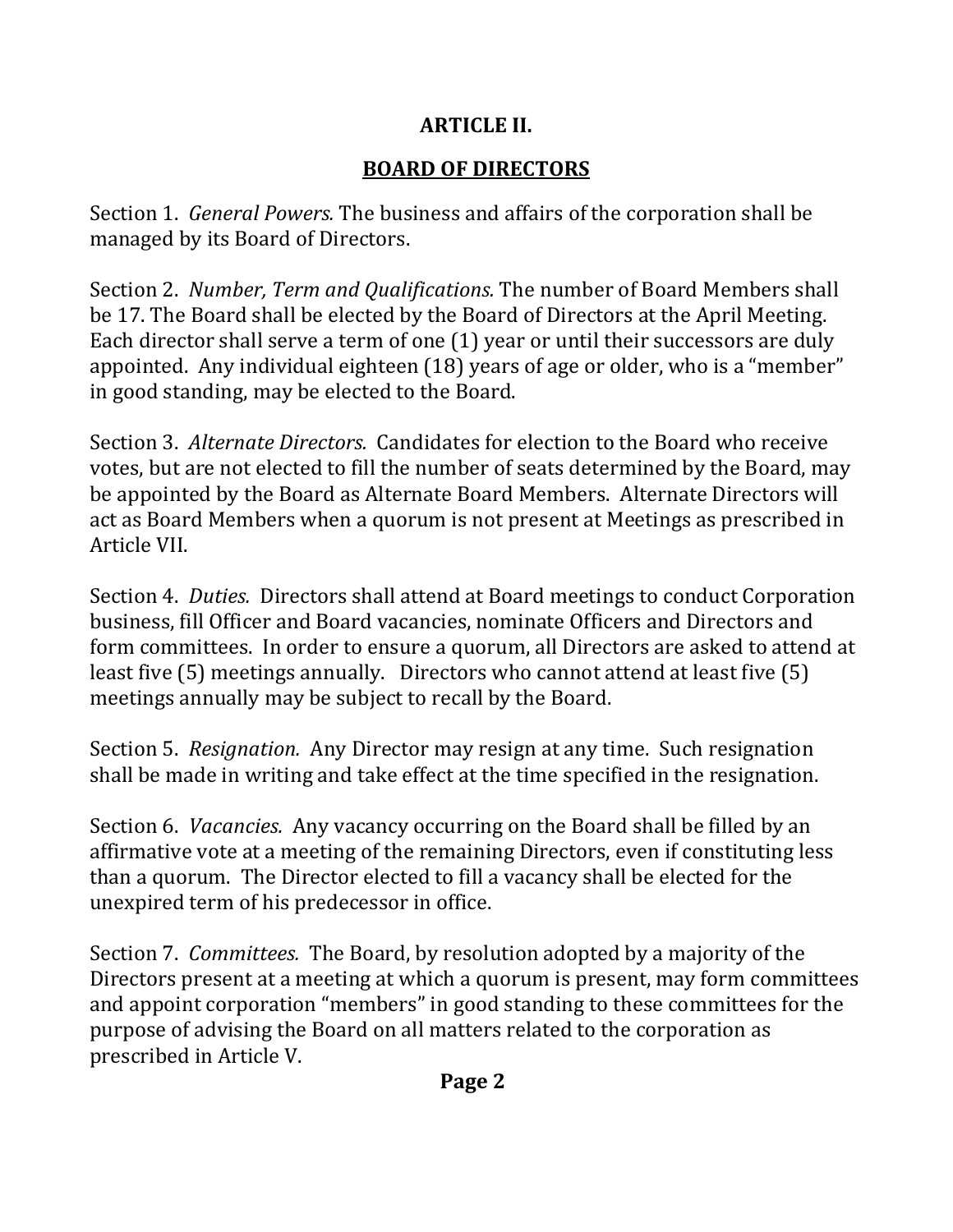### **ARTICLE III.**

## **OFFICERS**

Section 1. *Officers and Terms.* The Officers of the corporation shall comprise the Executive Committee. The Committee shall consist of a President, Vice-President, Corresponding Secretary, a Recording Secretary and a Treasurer. They shall be nominated and elected by the Board of Directors and shall serve a term of one (1) year or until their successors are duly elected. Officers shall turn over all records, documents and minutes to their successors when they leave office.

Section 2. *Other Officers.* The Board of Directors may appoint such Officers at its discretion who shall hold their offices and perform their duties as determined by the Board.

Section 3. *Resignation.* Any Officer may resign at any time. Such resignation shall be made in writing and take effect at the time specified in the resignation.

Section 4. *Vacancies.* Any Officer vacancies may be filled by the affirmative quorum vote at a meeting of the Board of Directors. The officer elected to fill a vacancy shall be elected for the unexpired term of his predecessor in office.

Section 5. *President.* The President shall be the chief executive officer of the corporation, Chairman of the Board of Directors and carry out the general duties and powers of supervision and management usually vested in the office of President of a corporation. The President shall preside at all meetings of the Board, Executive Committee and "members". If absent, the President will appoint another officer to preside at these meetings.

Section 6. *Vice-President.* The Vice-President shall have such powers and perform such duties as assigned to this office by the Board of Directors.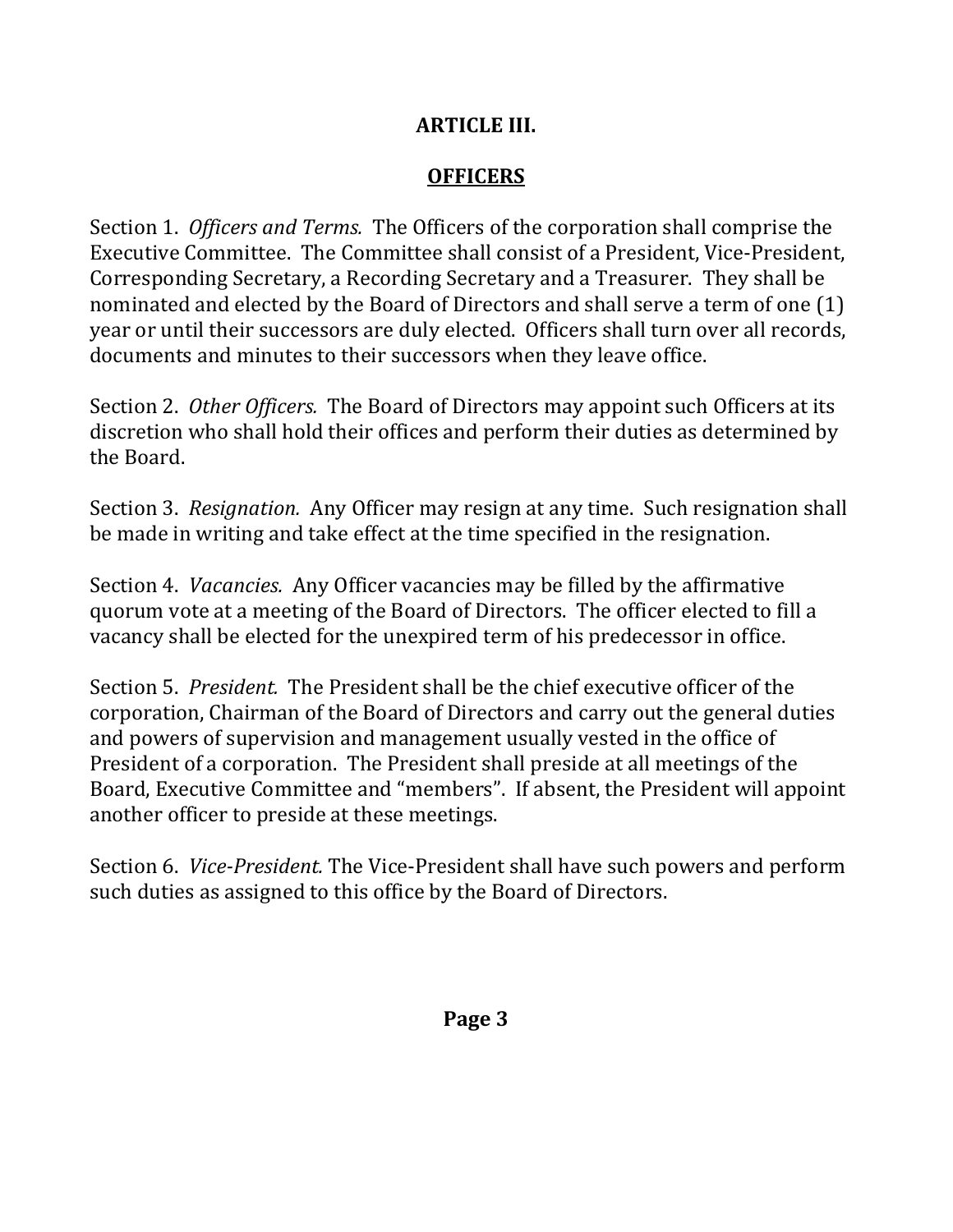Section 7. *Corresponding Secretary.* The Corresponding Secretary shall be responsible for all mailings, maintenance of a list of "members", notice of all meetings and all other notices required by these bylaws. In the absence of the Corresponding Secretary the duties shall be carried out by any "member" as directed by the President.

Section 8. *Recording Secretary.* The Recording Secretary shall record all the proceedings of the meetings of the corporation and read such at all future meetings.

Section 9. *Treasurer.* The Treasurer shall have the custody of the corporate funds and securities, keep full and accurate accounts of receipts and disbursements in books belonging to the corporation and deposit all moneys and other valuables in the name and to the credit of the corporation in such depositories designated by the Board of Directors.

Section 10. *Other Officer Duties.* The Board of Directors may, at its discretion, assign to any officer other duties that are in the best interest of the corporation.

# **ARTICLE IV.**

# **"MEMBERS"**

Section 1. "*Members".* Participants to the corporation shall be referred to as "members". "Members" in good standing are those who subscribe to the corporation purpose and pay dues annually to the corporation.

Section 2. *Change in Suggested Dues.* The Board of Directors shall determine at the April meeting if any change in the suggested amounts are necessary.

Section 3. *Participation.* All "members" will receive copies of the corporation's newsletter and receive invitations to all corporation events and meetings.

Section 4. *Forfeiture of Participation.* Forfeiture of participation by "members" shall be assumed if no annual dues have been received and recorded.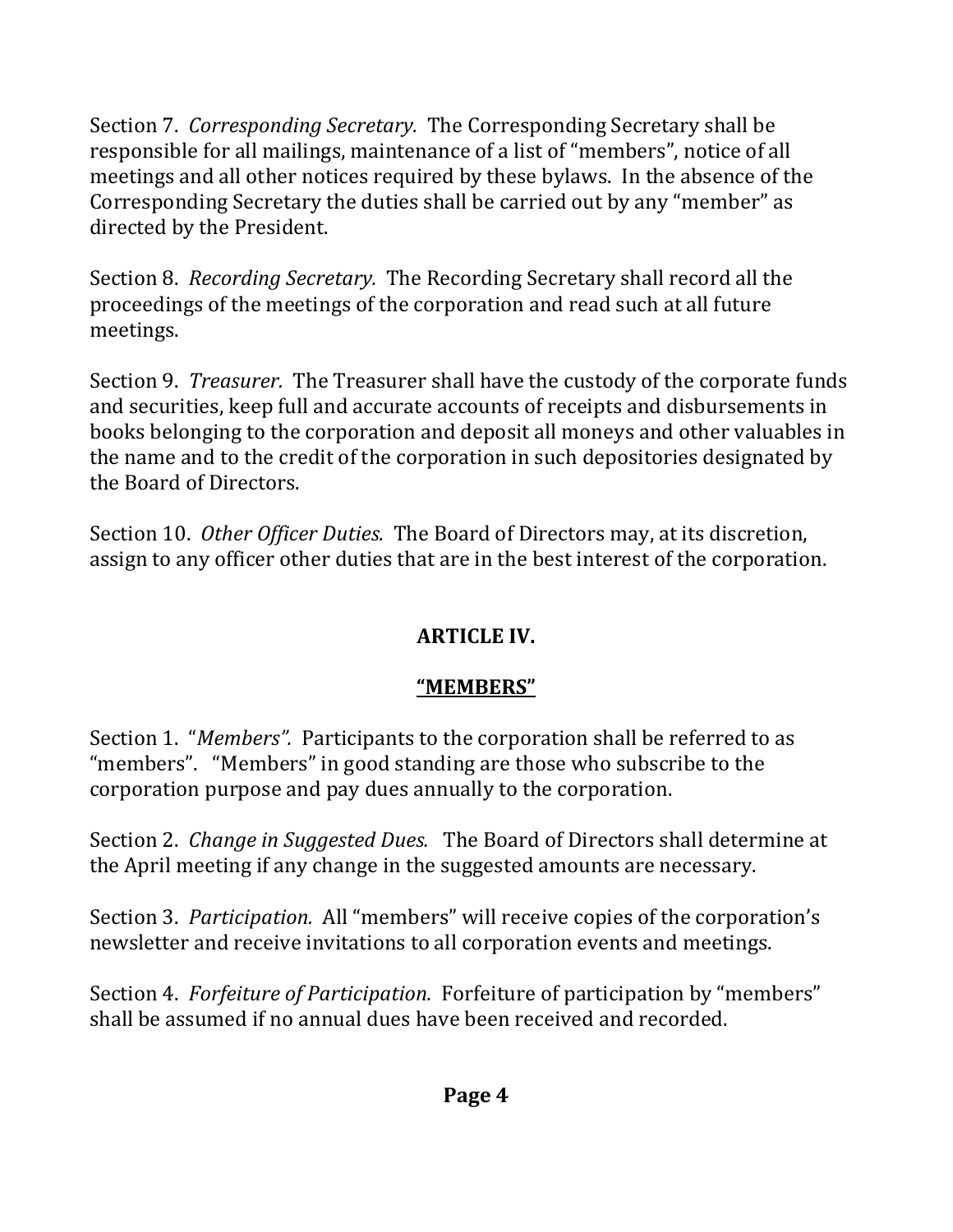## **ARTICLE V.**

#### **COMMITTEES**

Section 1. *Standing Committees.* The following suggested standing committees shall be formed:

- a. Annual Scholarship
- b. Living History
- c. Historical Preservation
- d. Special Events
- e. Living History Preservation
- f. Merchandise
- g. Website

Section 2. *Appointments.* Committee members shall be appointed as prescribed in Article II. Section 5.

### **ARTICLE VI.**

## **FISCAL MANAGEMENT**

Section 1. *Fiscal Year.* The fiscal year of the corporation shall begin on May 1st and end on April 30th of each year.

Section 2. *Instruments.* All checks, drafts or other orders for the payment of money, notes, other evidences of indebtedness issues in the name of the corporation shall be signed by an officer or officers, agent(s) of the corporation and in such manner as shall be determined from time to time by resolution of the Board of Directors.

Section 3. *Compensation and Reimbursements.* No part of the net earning of the corporation shall inure to the benefit of, or be distributed to its "members", directors, officers or other private persons, except that the corporation shall be authorized and empowered to pay reasonable compensation for services rendered and to make payments and distributions in furtherance of the corporation's exempt purposes.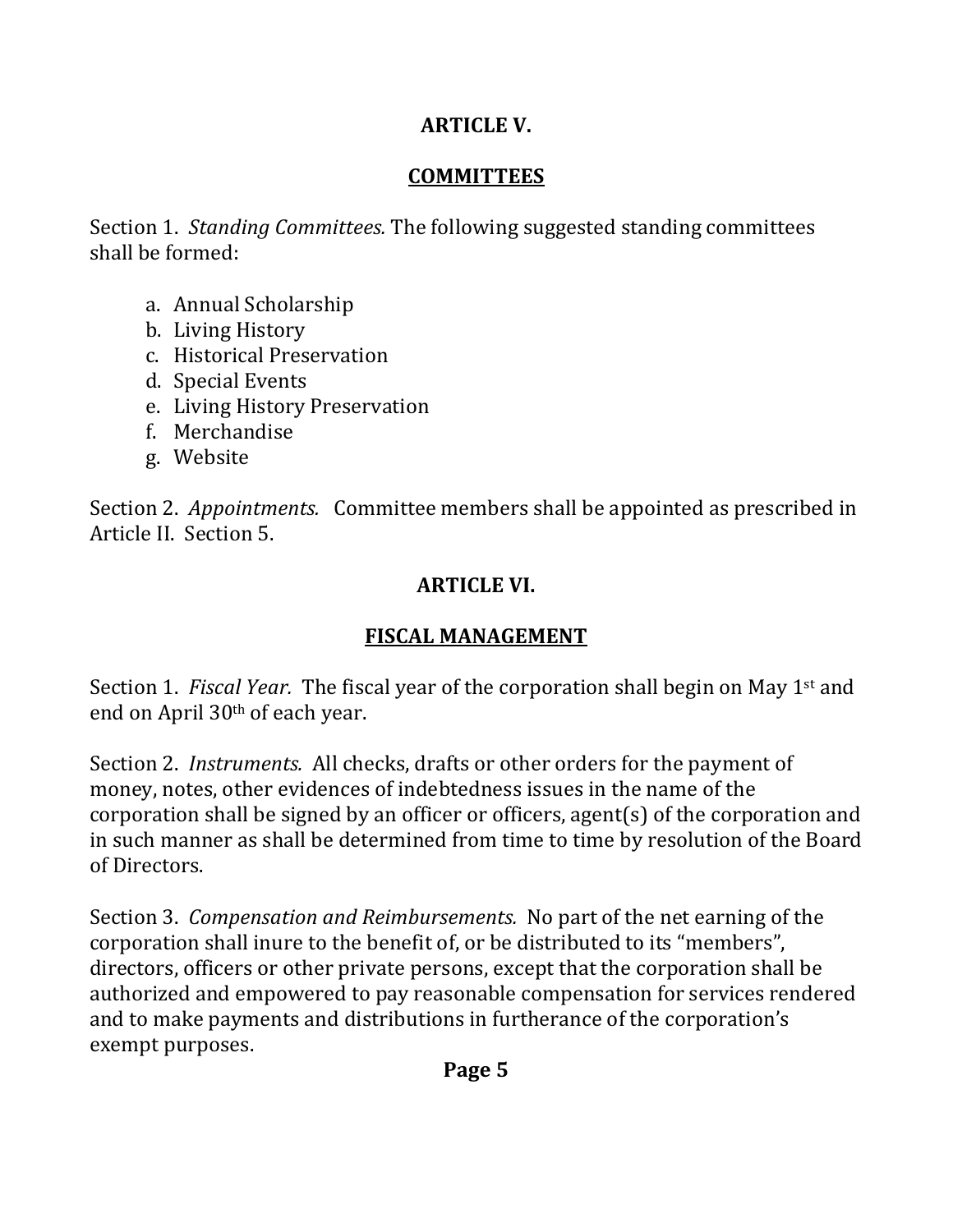Section 4. *Dissolution.* Upon the dissolution of the corporation, the Board of Directors shall, after paying or making provision for payment of all the liabilities of the corporation, dispose of the corporation in such manner, or to such organization or organizations organized and operated exclusively for charitable, educational or scientific purposes as shall at the time qualify as an exempt organization or organizations under Section 501 (c3) of the Internal Revenue Code of 1986 (as amended) as the Board of Directors shall determine.

# **ARTICLE VII.**

# **MEETINGS**

Section 1. *Monthly Meetings.* Regular monthly meetings of the corporation for the purpose of conducting regular business and election of officers and directors, shall be held on the second Thursday of each month at a place and time designated by the Executive Committee. Monthly meetings shall be open to all "members" of the corporation.

Section 2*. Annual Meeting.* The April monthly meeting will be the corporation's Annual Meeting.

Section 3. *Special Meetings.* Special meetings of the "members" for any purpose may be directed by the President or requested in writing by a majority of the directors or "members". Such a request shall be in writing and state the purpose of the proposed meeting. Once approved and scheduled by the Board of Directors, special meetings will be called by the Corresponding Secretary.

Section 4. *Quorum.* Except as otherwise required by law, by the Certification of Incorporation or by these bylaws, the presence, in person or by proxy, at least one half plus one Board Members shall constitute a quorum at a meeting for the transaction of business.

Section 5. *Voting.* Each "member" entitled to vote in accordance with the terms and provisions of the certificate of corporation and these bylaws shall be entitled to one vote, in person or by proxy.

**Page 6**